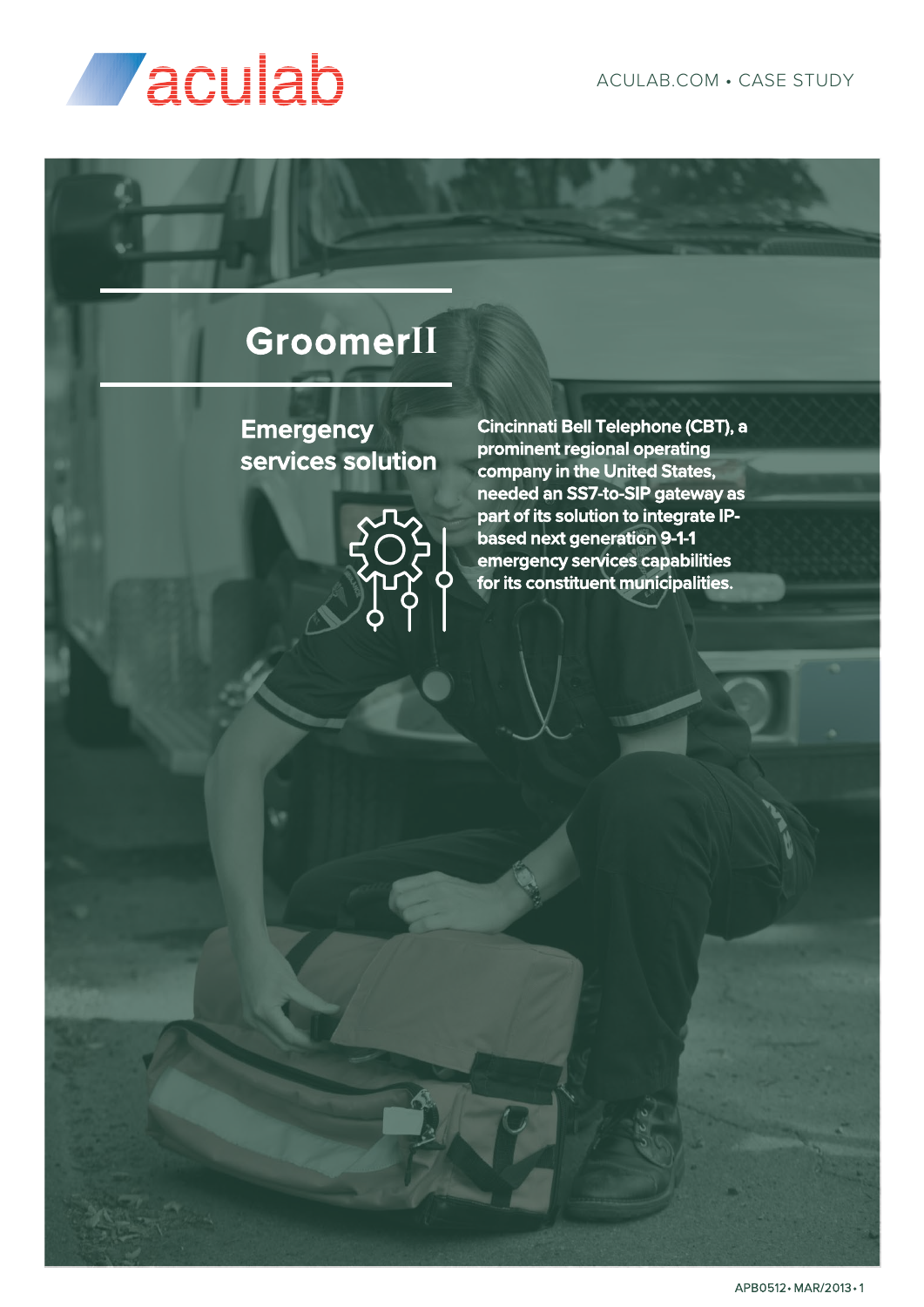

## **GroomerII**

Emergency services solution

### The results

Using Aculab's Groomerll gateway, the carrier was able to:

- Implement a solution that would be compliant with the then emerging i3 standards from the National Emergency Number Association (NENA)
- Deliver highly reliable, robust emergency communications, in a seamless transition to IP-based technology
- Route and transfer calls across traditional public safety answering point (PSAP) serving area boundaries
- Handle large volumes of public safety emergency call traffic

### The solution

After extensive trials in a select number of PSAP centres, "CBT's NG9-1-1 ESInet" solution was deployed, with IP selective routers and other specialised elements from microDATA. Multiple GroomerIIs were installed, in a redundant configuration, to interwork between SS7 and "microDATA's XSRs" using the SIP protocol.